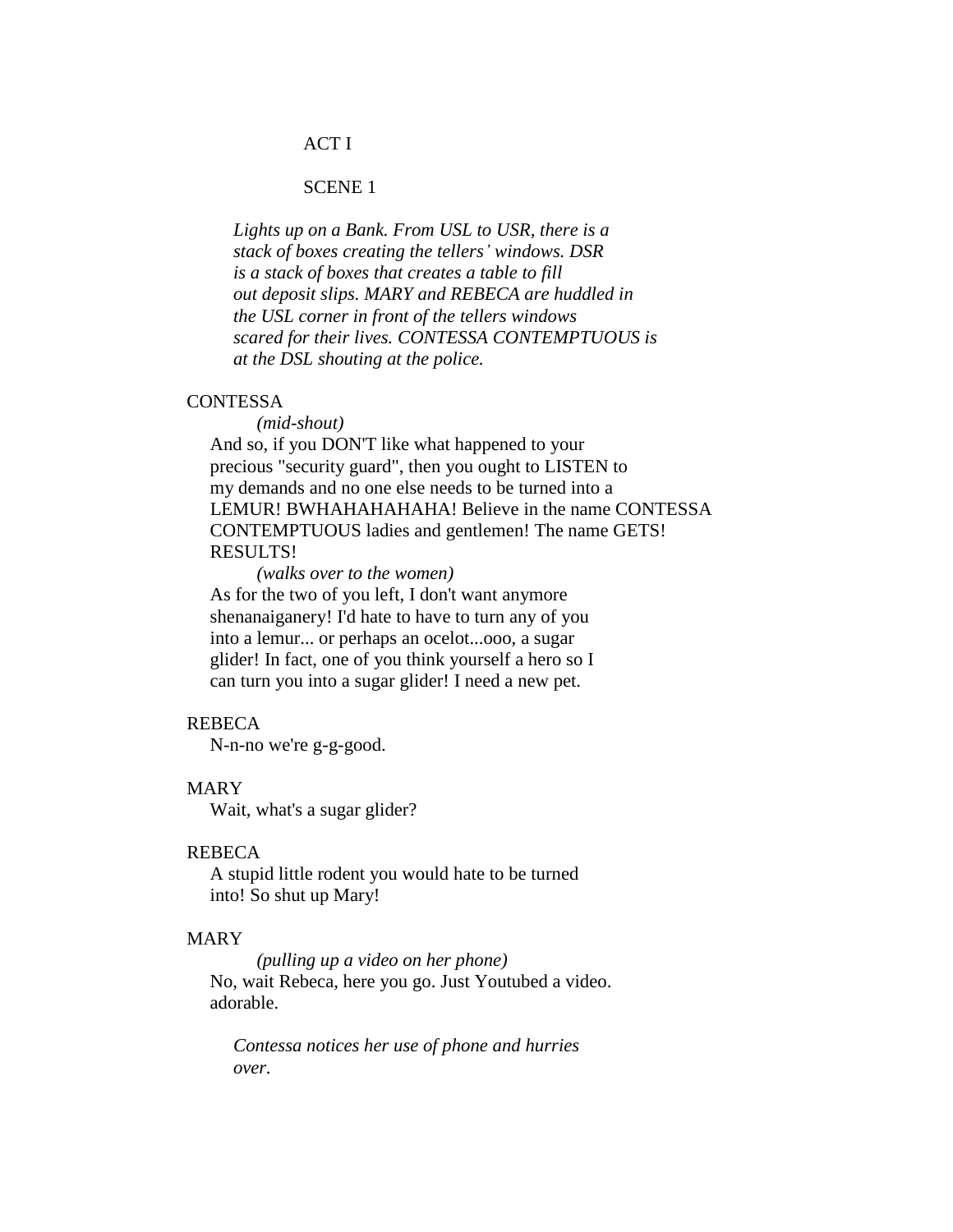# **CONTESSA**

 Yes! Ha! Thank you for being dumb enough to try your phone! I am DEFINITELY going to turn you into a sugar glider!

 *She points her gun towards the women, but as she does, REX ROCKSTEADY bursts into the room from SL and strikes a heroic pose.*

### ROCKSTEADY

 Did somebody say they needed a hero!? Because REX ROCKSTEADY is in da house!

 *The women. at first surprised, then Rebeca is shocked.*

### REBECA

 *(after a confused pause)* Rick!? What? You're ACTUALLY a superhero!?

### ROCKSTEADY

 Shh Rebeca! That's my secret identity! I just pretend to be a bank clerk. But actually, I'm superhero.

#### REBECA

Yeeeeah, but-

## ROCKSTEADY

 And you can't tell anyone else, because I trust you so much. Because you're such a cool boss.

#### REBECA

Alright, but-

#### **CONTESSA**

 *(cutting her off)* Shut up! Sugar Glider!

Both girls scream.

#### REBECA

 Rick, I don't care if you are or are not a superhero, JUST SAVE US!

#### ROCKSTEADY

But you said "hero", right? I could've sworn you said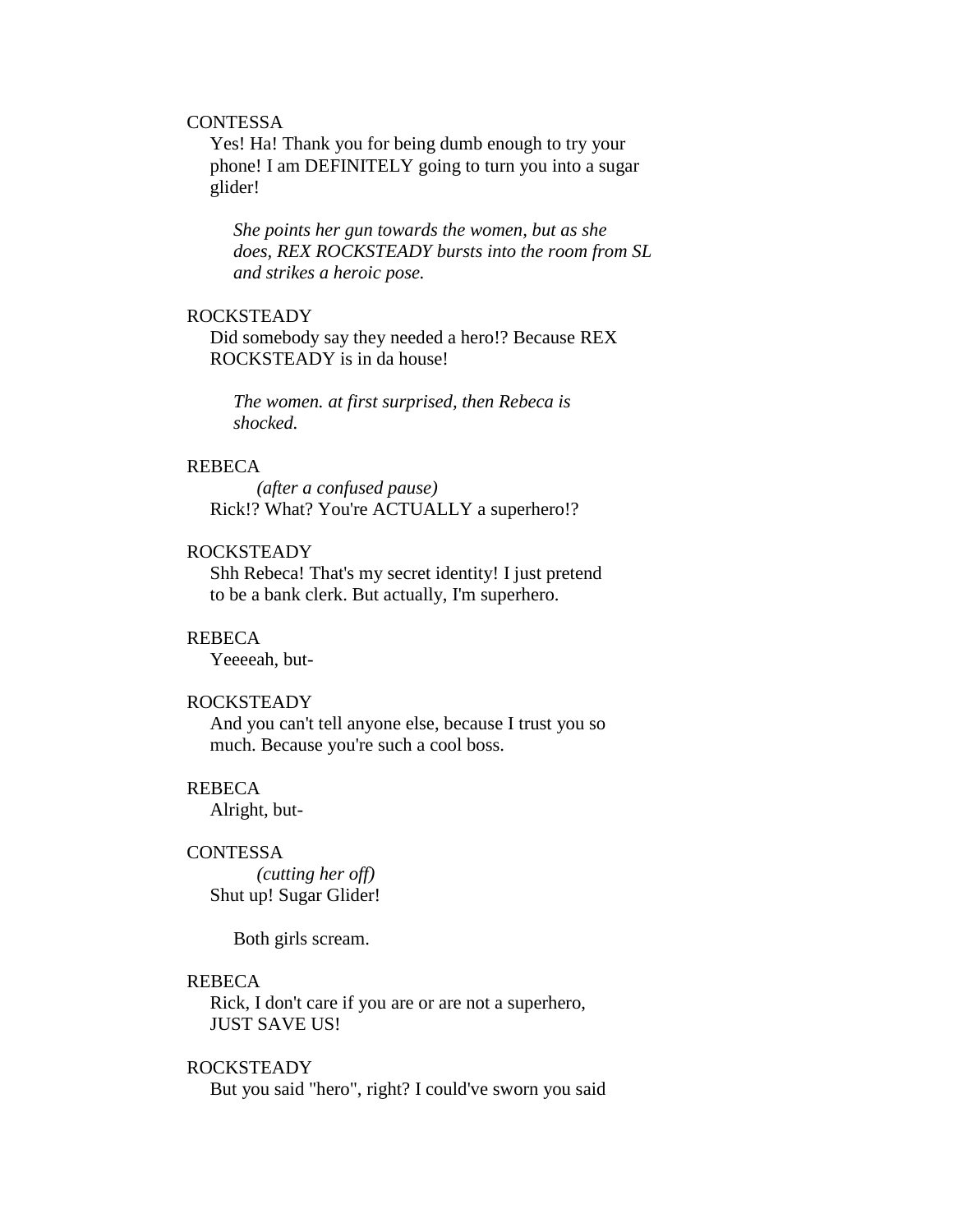"hero".

# MARY

No.

# ROCKSTEADY

N<sub>o</sub>?

# MARY

No.

# ROCKSTEADY

 Oh. It's just- I was like outside for like fifteen minutes waiting for an entrance line and I definitely heard "hero"

### REBECA

 *(pointing to Contessa)* SHE said "hero"

# ROCKSTEADY

 Yeah, I got that one. Then one of you said "hero" and I burst in!

 *(starts heading towards the door)* But if no one said "hero"-

# **CONTESSA**

Where are you going?

# ROCKSTEADY

 Gonna go back outside. Wait for a good line. Jus- you know what? Never mind. But so you know, not starting on the right foot. Okay? Whatever. Anyways:

 *(strikes another heroic pose)* STOP RIGHT THERE CONTESSA CONTEMPTUOUS! I swear, if even one of those girls gets even just a LITTLE sugar glidered, then so help me!

# **CONTESSA**

 So help you what!? What does the stupendous Rex Rocksteady think he can so to stop me? Hm?

### ROCKSTEADY

 I WILL USE MY TREMENDOUS **MIND POWERS** TO STOP YOOOUUUU!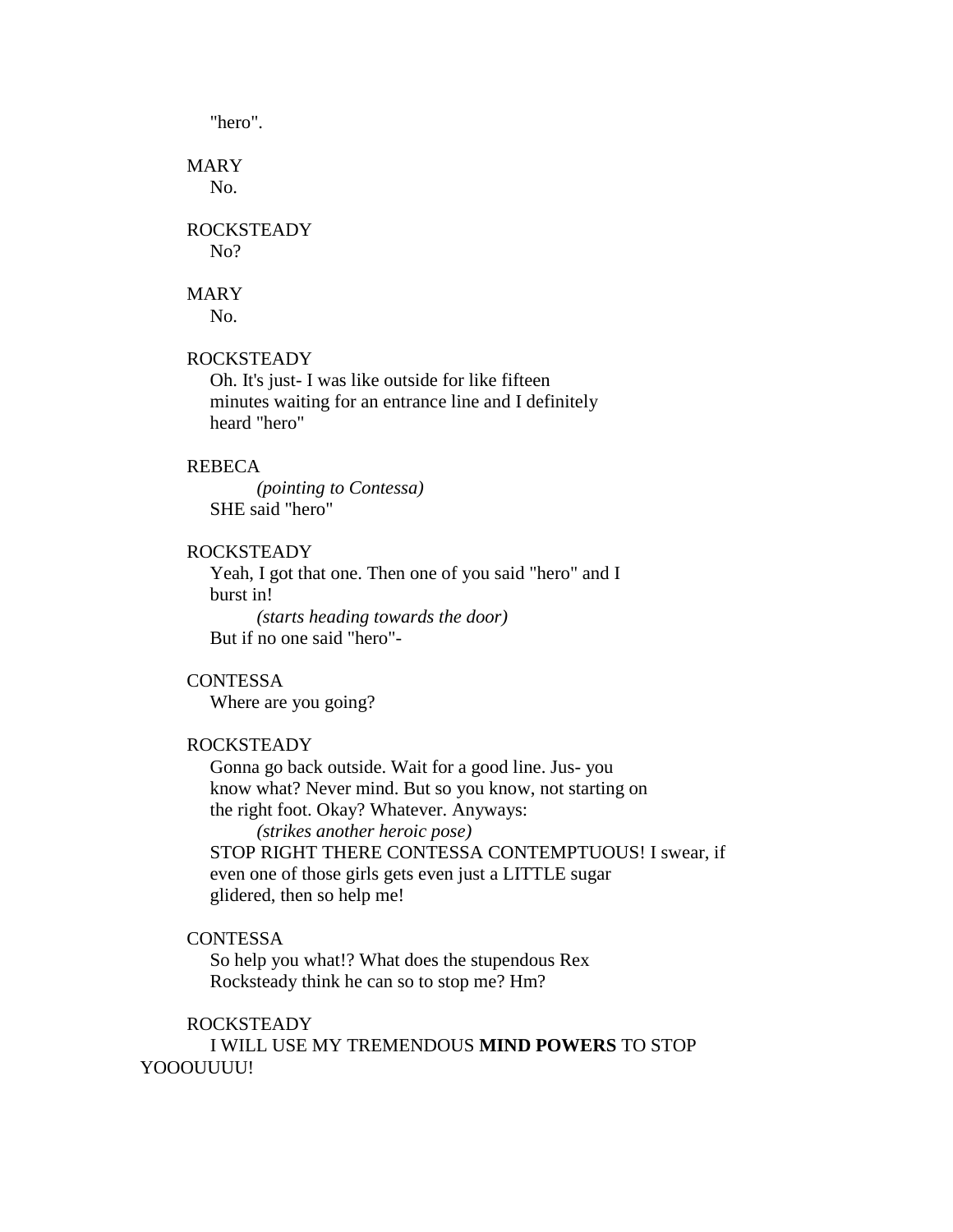*At this, he puts his hands to his temples and pulls a goofy face to concentrate and applies a lot of strain to attack her, but nothing happens. He struggles and grunts and groans and gets red faced, yet still nothing happens. He winds down and just walks over and grabs at the gun and throws it on the ground.*

# ROCKSTEADY Ah ha! **MIND POWERS**!

#### REBECA

(*skeptical)*

 You know what? If that get's us saved. I'm alright with that.

# ROCKSTEADY

Yes! Go with that! Good idea!

 *(to Contessa)* So, now that you've seen what I can do with mere thought, I would suggest that you give yourself up to me.

 *(to the women)* Now ladies, don't you worry. Rex is taking care of everything.

#### MARY

*(wooed by machismo)*

 Thank you Mr. Rocksteady, we would all be rodents with out you.

#### ROCKSTEADY

 *(Ignoring the situation so he can flirt, he takes her hand)*

Don't worry little lady.

 *(telling this as an anecdote to woo her)* When I saw on the news that some bitty was robbing the bank, I was like, "Heck no! Too rich for my blood" but when they released those photos of the hostages, and I saw that button nose, I knew there were lives to be saved... with my junk.

#### MARY

 *(successfully wooed)* ooh, Mr. Rocksteady.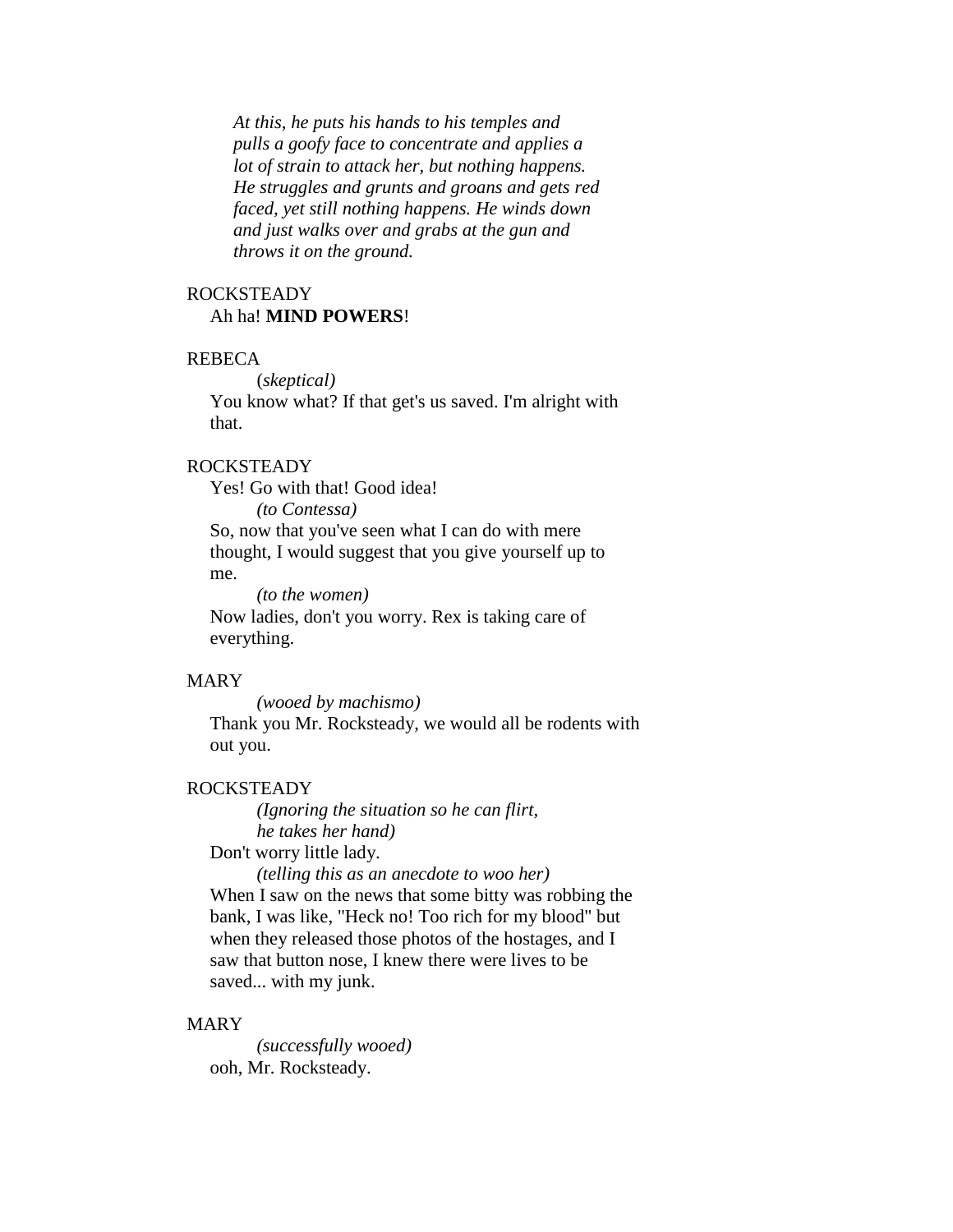# ROCKSTEADY

Please, call Rex. Rex Rocksteady. Totally a superhero.

# **CONTESSA**

 *(trying to cut in)* Can we get back to things?

# ROCKSTEADY

 *(not breaking eye contact with Mary)* Quiet bitty.

 *As Contessa indignantly prepares to retort, SALLY SINISTER bursts in SL and strikes a pose*

### **SINISTER**

 CONTESSA CONTEMPTUOUS! You thought you were SOOOO clever coming up with this bank heist! You thought you had aalll of the angles figured out with every "i" dotted and every "t" crossed. But there is one thing you did not count on: the mad genius of SALLY SINISTER throwing a monkey wrench into your-

 *(noticing Rocksteady)* Rocksteady!? What are you doing here!?

### ROCKSTEADY

 I've come here to vanquish evil! What are YOU doing here? You're usually the evil that I need to vanquish.

### SINISTER

 Yes! Ha ha! That's what makes this so delicious. With everyone caught up with the Contessa, all eyes focused on her, I crept in the back way AND WRECK IT ALL! I didn't expect you Rocksteady, but now I can kill two birds with one stone: with one fell swoop I can rid myself

 *(pointing to Countess)* of my greatest rival and *(pointing to Rocksteady)* my archnemesis! BWHAHAHAHAHAHA-!

#### ROCKSTEADY

 *(cutting in uncomfortable about things)* -wait. Did you say... "archnemisis"?

#### **SINISTER**

Yeah. Archnemesis.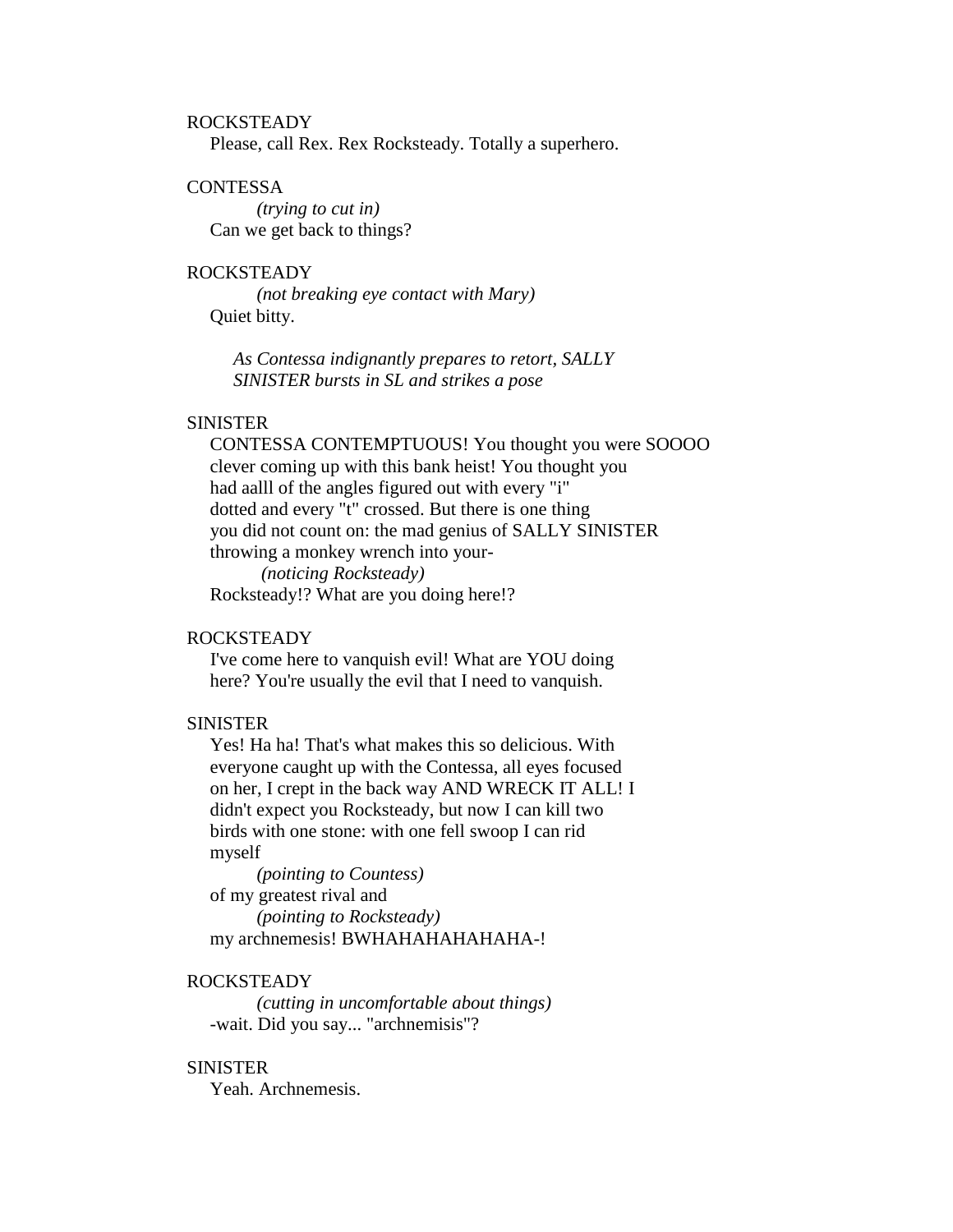#### ROCKSTEADY

 Interesting. Welp. Here's the thing.  *(said with a knowing look at Sinister)* I always thought of the *Contessa* as my archnemesis. Because-

### **CONTESSA**

 *(trying to get Sinister "back on script")* - *yeah*, we have a *raport* and...yeeeeah

#### SINISTER

 See! THIS is why I'm doing this. THIS is why I came to stop you! I am so tired of being second string to you! Of being in your shadow! I am older than you by like three years, I was a mad scientist before you, I have cooler weapons than you! I should be on top! The top dog! But instead, while you're out robbing banks, I'm holding up 7/11s. Do you know what they have to rob at 7/11s?

#### REBECA

Like twizlers?

# SINISTER

 Twizlers! At most! I hate it, and I hate you guys! You guys suck and now it's MY turn to be on top!

# ROCKSTEADY

 *(innuedously)* Hey, if it's about being on top....

# REBECA

Gross Rick

#### ROCKSTEADY

It's Rex! Rex Rocksteady! Because I'm a superhero!

# **CONTESSA**

 You ALWAYS pull this! ALWAYS! This is Luxembourg all over again.

## SINISTER

 I TOLD you I was going to take over a small European country and use it as a foothold for my science army to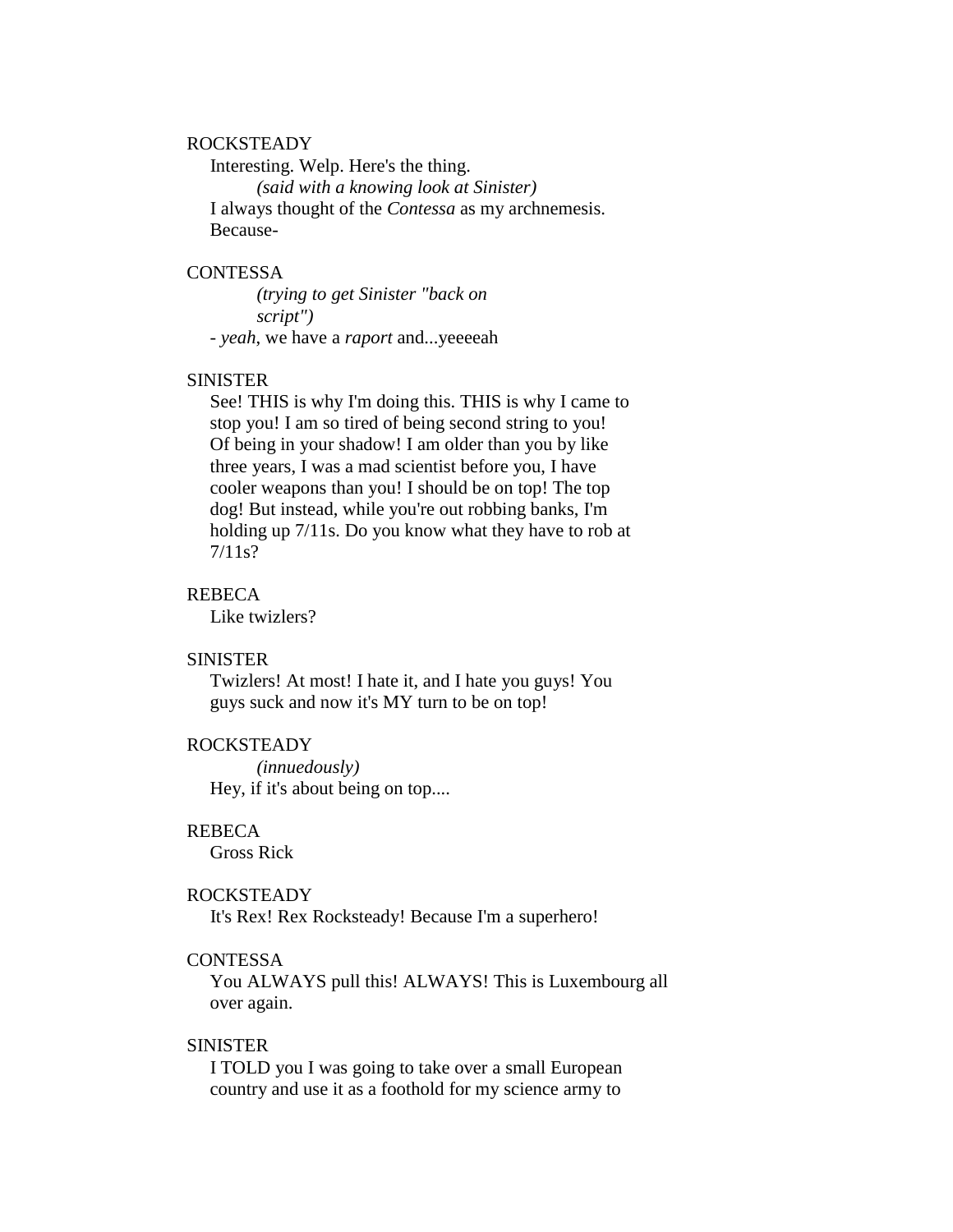take over the rest of the world! I TOLD you!

# **CONTESSA**

 You said that in passing. How was I supposed to know that you meant Luxembourg.

#### **SINISTER**

Because-

#### ROCKSTEADY

*(interrupting)*

 Ladies. As cute as it is to watch you two tussle, I'm gonna need you two to come with me. Now, assume the position.

### REBECA

 Please, Ri- er, um Mr. Rocksteady, for the love of god! PLEASE just stop this! I hate this! I just want to go home!

# ROCKSTEADY

 Oh, I'll make sure you get home little lady. That's a Rocksteady guarantee.

#### **SINISTER**

Yeah? Think so!?  *(whips out a beaker of mysterious liquid)* SUPER VIRUS!

#### ROCKSTEADY

#### Yeah? well, SUPER VIRUS, MEET **MIND POWERS**!

 *Once again goes into his ridiculous posturing with accompanying faces and goofiness. Still doesn't actually have tangible results. Eventually, he just walks over and knocks the bottle out of her hand.*

# ROCKSTEADY

BOOM! Two fer two!

#### MARY

I am just so impressed by your **mind powers** Mr.- Rex.

# ROCKSTEADY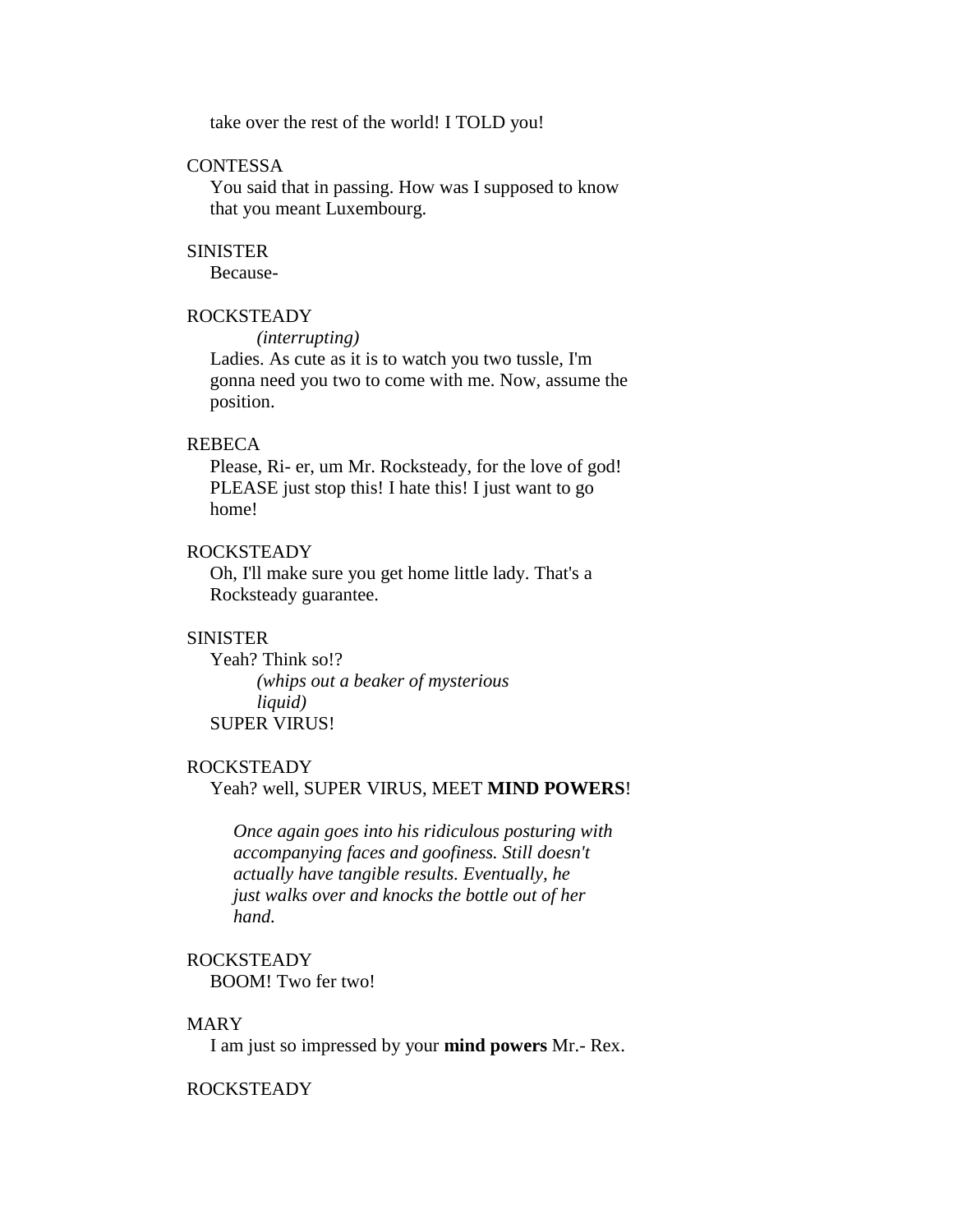(correcting her in a seductive tone) Rocksteady. Rex Rocksteady.

# REBECA

 Is that bottle alright? That bottle with the super virus in? That bottle that got **slapped** out her hand?

# ROCKSTEADY

By MIND POWERS?

### REBECA

Yeah. That one. Are we in danger?

# MARY

 *(pulling Rebeca aside)* Rebeca, don't screw this up for me. Rex Rocksteady is a really nice guy, and I want things to work out, okay? I need this right now and-

 *Suddenly, she stops mid-sentence and gets a horrified look on her face. Her body starts contorting. She lets out a primordial screech and then as suddenly as it happened, she snaps back out of it. Everyone stops what they were doing and looks at her.*

### REBECA

...what was that?

# MARY

I don't know.

 *Just then, Contessa bursts out with crazed laughter.*

### REBECA

What's going on!? What did you do!?

# **CONTESSA**

*(calming down)*

 Haha ha hahaha you fools! You think I would lower myself to the standards of some petty bank robbery!? You think I NEED the paltry sums in this vault!? NO! It was all a clever cover for my real plan!

# ROCKSTEADY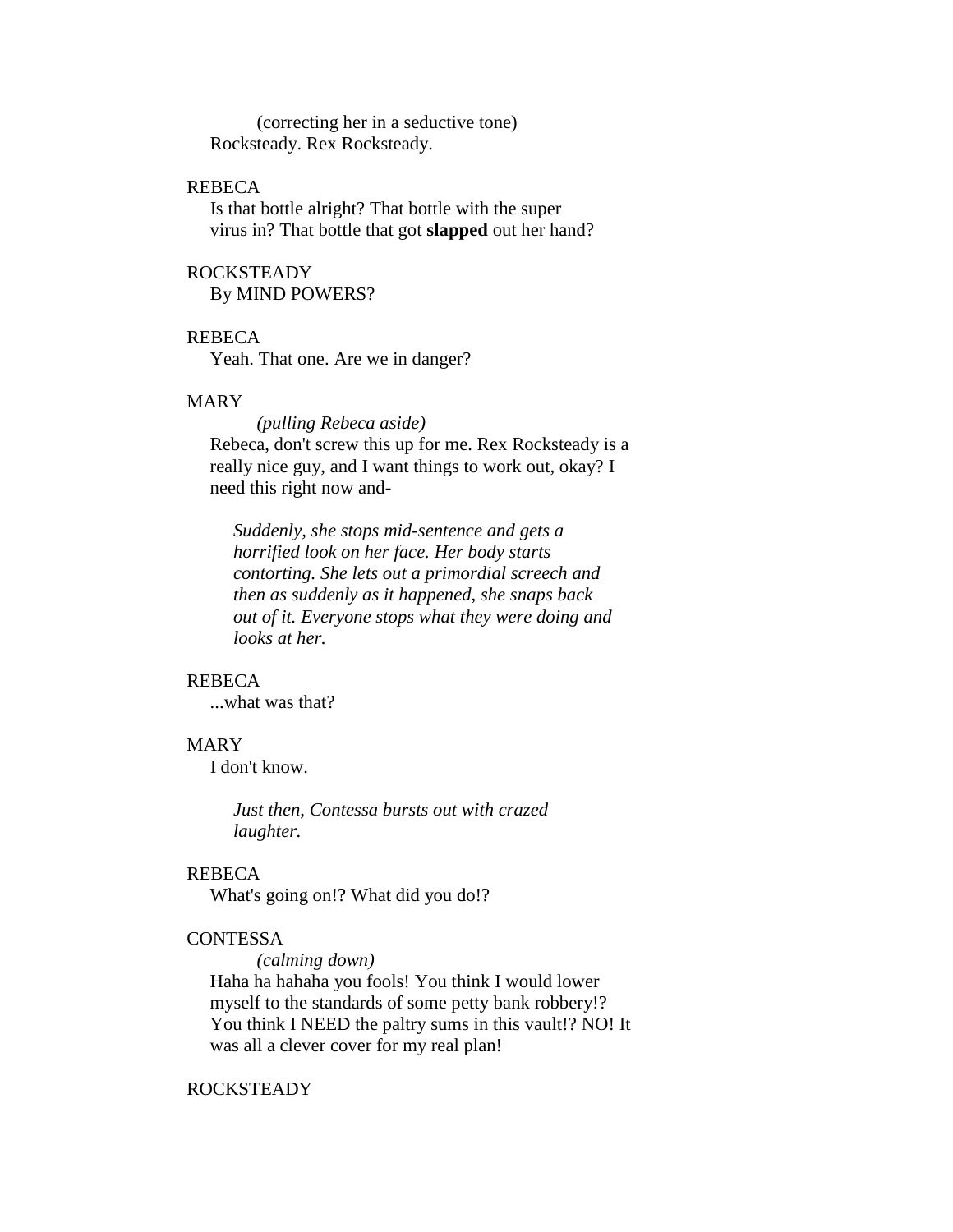What are you talking about!?

# **CONTESSA**

 Can't you all feel it? Feel it coursing through your veins!?

### **SINISTER**

WHAT!?

# **CONTESSA**

 Why my serum of course! This whole scheme was just an excuse for me to test my new airbone toxin; I now have the power TO TURN HUMANS INTO DINOSAURS!

#### ROCKSTEADY

DINOSAURS!?

#### **SINISTER**

WHAT?

# REBECA

WHAT?

 *Instead of speaking, Mary just screeches. They all break into panic*

# ROCKSTEADY

 Oh no! Turning into dinosaurs! That's terrible! Because We're breathing the same air and would be turned into dinosaurs!

# SINISTER

 ARE YOU SERIOUS!? DINOSAURS!? Of COURSE. OF COURSE. Did you happen to know that I am two weeks from a lizard powder. Planin' on turning San Fransisco into all sorts of lizards. But now-

## **CONTESSA**

 Oh god. Stop! Stop it! I beat you to it! Get over it! Alright!? GET OVER IT!I am not going to let this become another thing!

#### SINISTER

ANOTHER thing!?

# **CONTESSA**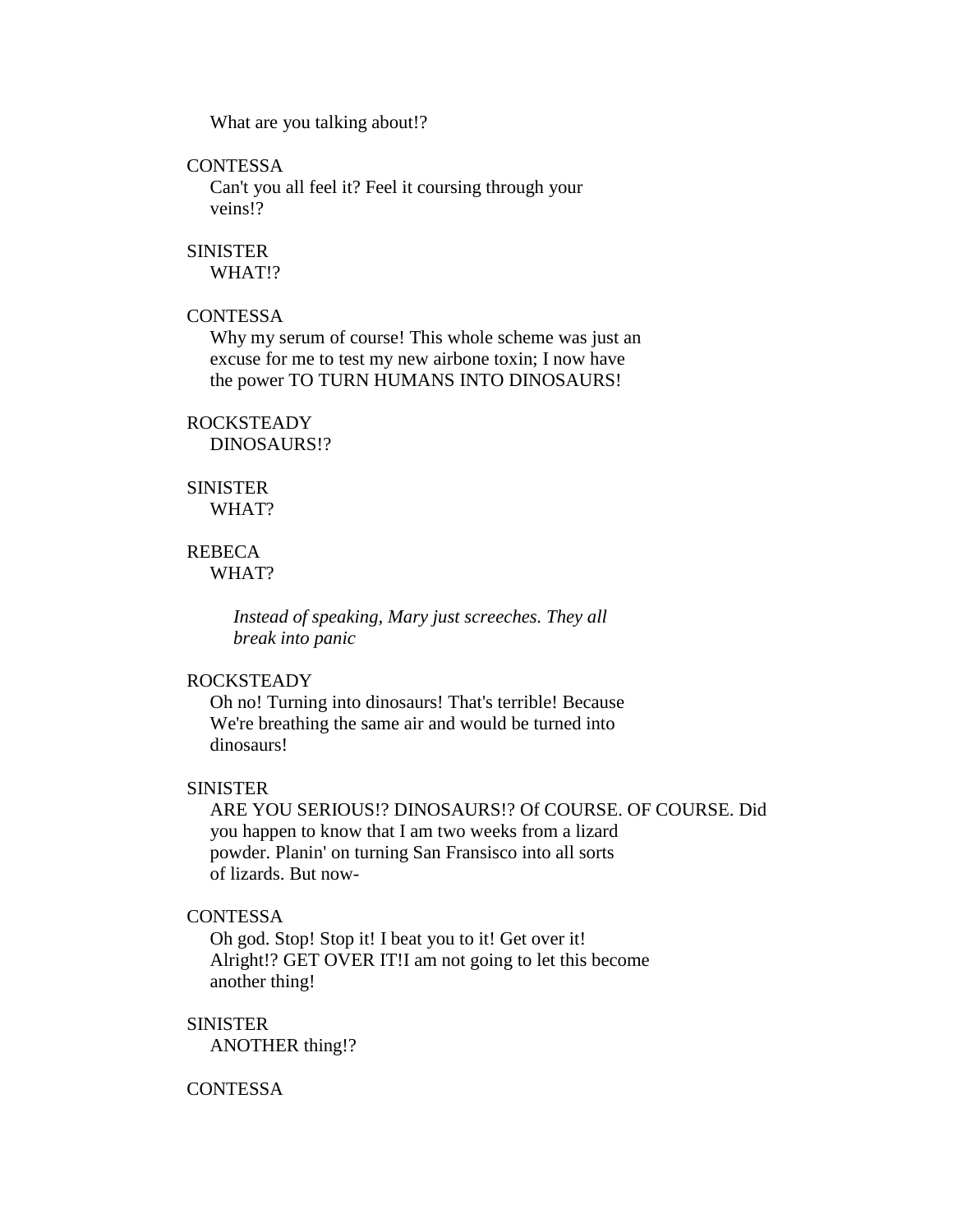### Yes, ANOTHER thi-

 *Her words turn into raptor screeches as she watches, horrified, as her arms come up into a raptor pose.*

### REBECA

Oh Jesus!

# **CONTESSA**

 No! I thought I was safe! I thought I had an antidote! Now I too am a dino-

 *She falls into screeches and raptor poses. Meanwhile, Sally starts heaving. As the scene progress everyone becomes more and more like dinosaurs*

# ROCKSTEADY

 NO! Not another one! Run Rebeca! Run away before you get turned into a dinosaur too!

## REBECA

But Rex! I don't want to leave you!

# ROCKSTEADY

 You must! Leave us and be safe! And cancel work for the rest of the day!

# REBECA

Cancel work?

#### ROCKSTEADY

So no one else has to turn into a freak!

### REBECA

 *(Only kind of convinced)* Oh-ok... cool. Alright. I-I'll go get the police.

# ROCKSTEADY

 *(jumping in to stop her)* NO! I, ha, I mean that they don't need to get involved or...whatever. I mean, I don't want them be dinosaurs.

#### REBECA

Are you sure?